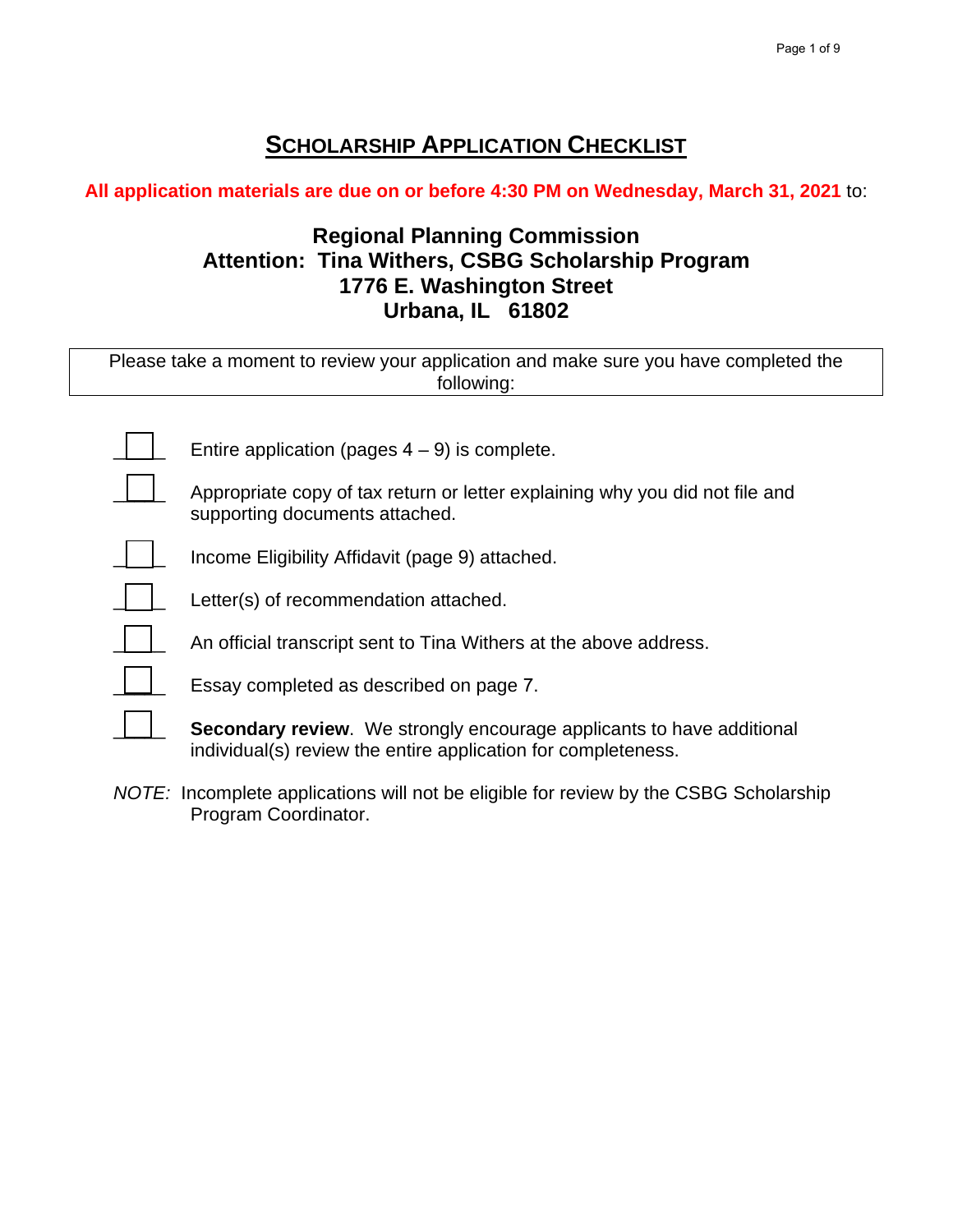#### CHAMPAIGN COUNTY COMMUNITY SERVICES BLOCK GRANT 2020-2021 Regional Planning Commission – Community Services Division 1776 E. Washington Street, Urbana, IL 61802 Phone 217-819-4057 • Fax 217-328-2426

## **2020 - 2021 Academic Year Requirements and Application Packet**

### **Requirements**

#### *For your application to be considered, six restrictions apply*:

1. You must have an annual income at or below 200% of the PY2020 Federal Poverty Guidelines issued by the US Department of Health and Human Services. A copy of PY2020 Federal Poverty Guidelines appears below.

| Size of family unit | <b>200 Percent of Poverty</b><br>Income range |
|---------------------|-----------------------------------------------|
|                     | \$0 to \$25,520.                              |
| 2                   | \$25,521 to \$34,480.                         |
| 3                   | \$34,481 to \$43,440.                         |
| 4                   | \$43,441 to \$52,400.                         |
| 5                   | \$52,401 to \$61,360.                         |
| 6                   | \$61,361 to \$70,320.                         |
|                     | \$70,321 to \$79,280.                         |
| 8                   | \$79,281 to \$88,240.                         |

For families/households with more than 8 persons at 200% of poverty, yearly amounts are increased by \$5,600. for each additional member.

- 2. You must have proven performance capabilities as indicated by past grade reports, work records, letters of recommendation, etc. More specifically, if you have no post-secondary experience, your cumulative high school grade point average must be a 3.0 or higher (on a 4.0 scale). If you have already taken post-secondary classes for credit, your cumulative post-secondary grade point average must be a 2.0 or higher (on a 4.0 scale).
- 3. You must be a permanent resident of Champaign County.
- 4. Your selected vocational or technical school, junior college, community college, or four-year college or university must be in Illinois.
- 5. You must be a full-time student (typically over 12 credit hours per semester).
- 6. If you have already completed a bachelor's degree you are not eligible for this scholarship.

*\*\*\* Scholarship recipients are selected by the Scholarship Committee of the Community Services Board. Recipients are chosen based upon the above criteria as well as other application materials including student essay and recommendations. The CSBG Scholarship may be renewed for continued undergraduate study. For further funding, recipients must reapply each academic year. All restrictions still apply and all requirements must be met.*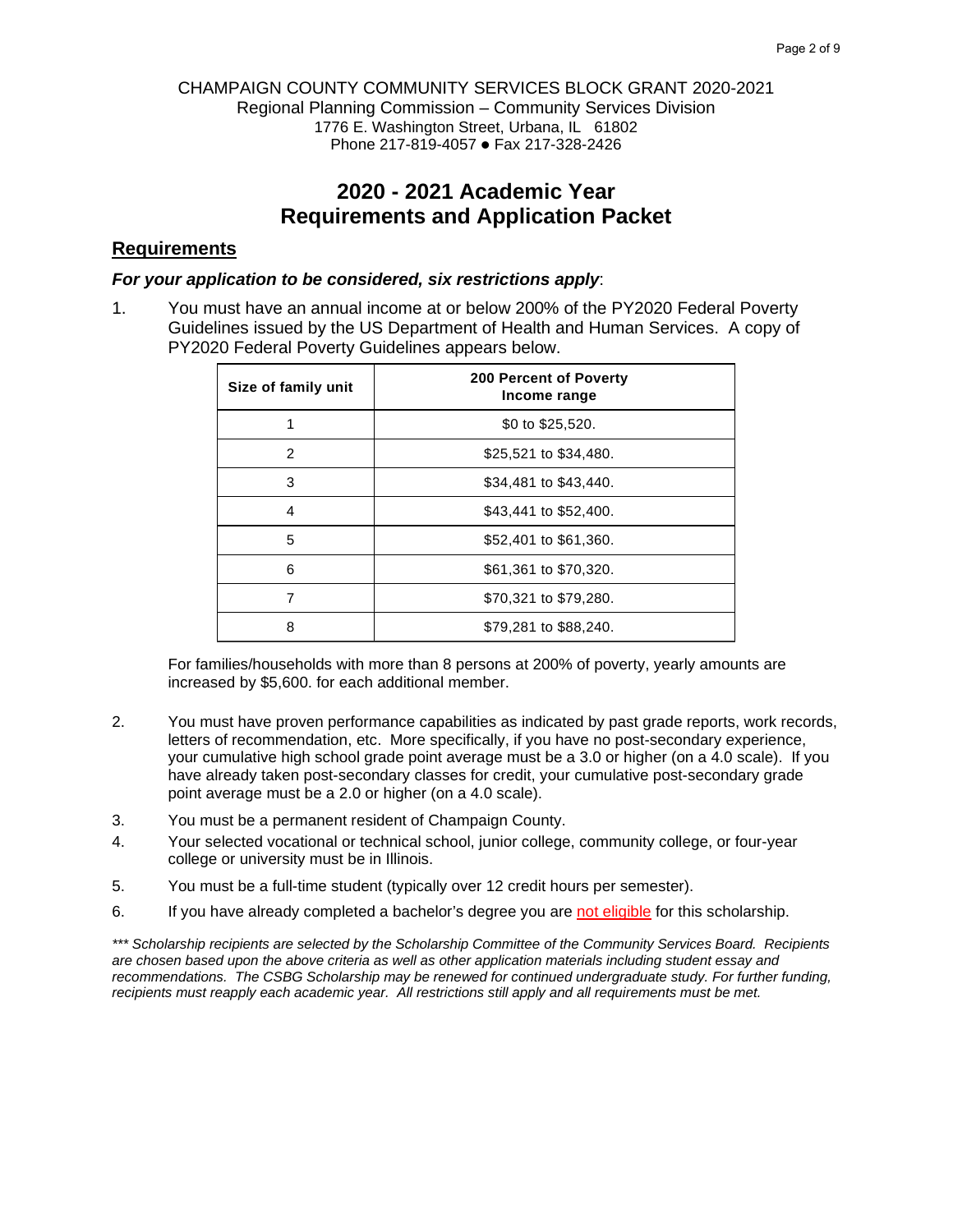### **Instructions:**

Microsoft Word and Adobe Acrobat versions of the application forms are available online at<https://ccrpc.org/documents/csbg-scholarship-application/>

- 1. Complete the application for the Scholarship Program of the Champaign County Community Service Block Grant. Return pages 3 through 9.
- 2. Income Documentation:
	- If you are a self-supporting applicant, please include a copy of your 2020 (If not yet filed please submit 2019) Federal income tax return with the application.
	- If you are a dependent, please include a copy of your parent's or guardian's 2020 (If not yet filed please submit 2019) Federal income tax return.
	- If you were not required to file Federal taxes, attach a letter explaining why you were not required and documentation such as a GI Bill, SSI annual statement, or other proof of income.
	- You must return your income documentation (tax forms or letter and supporting documentation) along with the Income Eligibility Affidavit (page 8 of the application).
- 3. With the application, please include a personal and/or academic letter of recommendation from an unrelated individual.
- 4. Request that your high school or post-secondary school (if you have already taken courses for credit) mail a copy of your official **transcript** to Tina Withers, Scholarship Coordinator at the Champaign County Regional Planning Commission (address below).
- 5. **All application materials are due on or before 4:30 p.m. on Wednesday, March 31, 2020 to:**

**Regional Planning Commission Attention: Tina Withers, CSBG Scholarship Program 1776 E. Washington Street Urbana, Illinois 61802**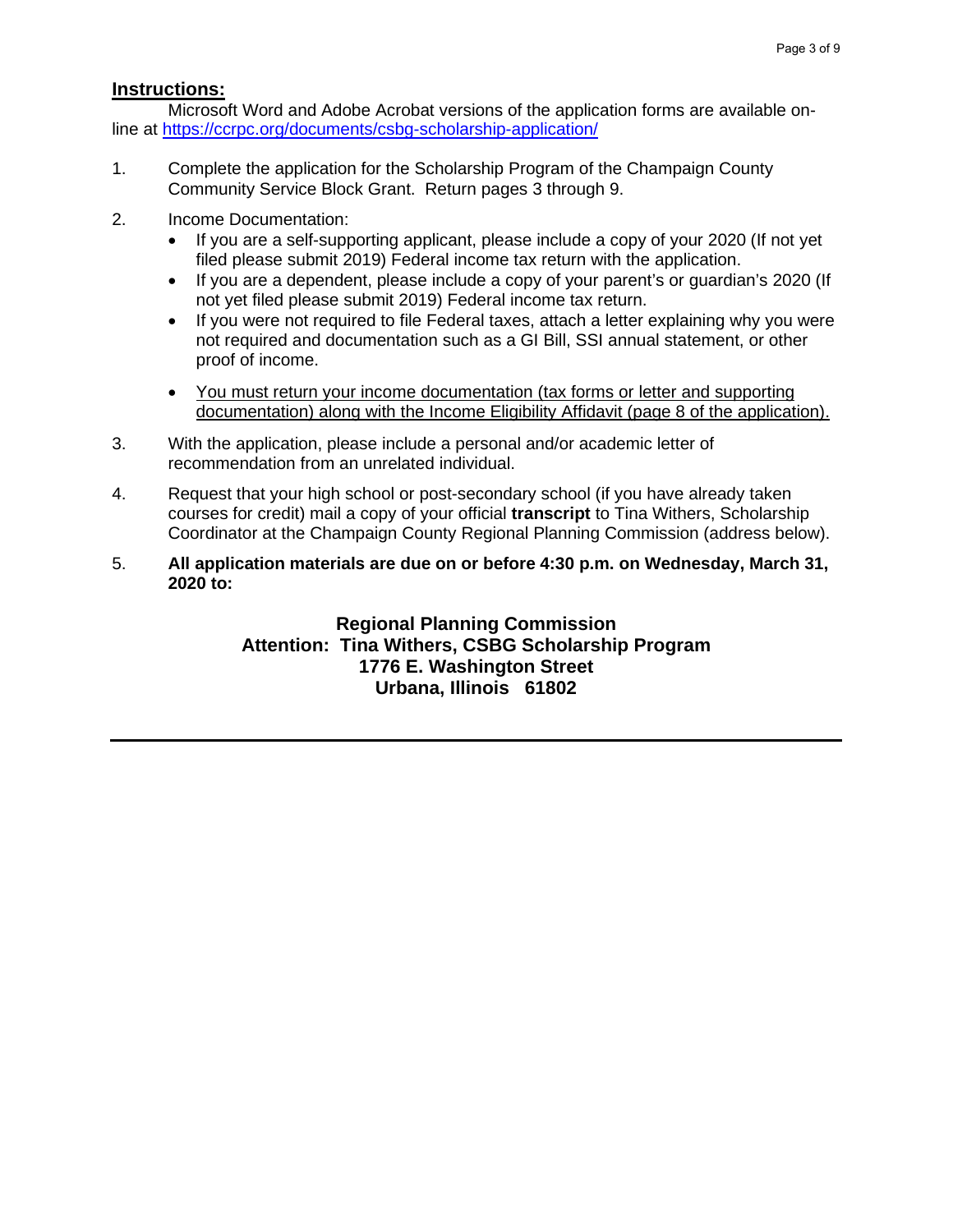#### **CHAMPAIGN COUNTY COMMUNITY SERVICES BLOCK GRANT 2020 – 2021 Regional Planning Commission – Community Services Division 1776 E. Washington Street, Urbana, IL 61802 Phone: 217-819-4057 / Fax: 217-328-2426** Page 4 of 9

## **SCHOLARSHIP APPLICATION**

#### **PART A: STUDENT INFORMATION:**

| Applicant Legal Name: ______                                                                                                                                                                                                        |                                                                                                                                                                                                                                                     |  |  |  |  |
|-------------------------------------------------------------------------------------------------------------------------------------------------------------------------------------------------------------------------------------|-----------------------------------------------------------------------------------------------------------------------------------------------------------------------------------------------------------------------------------------------------|--|--|--|--|
| Mailing Address:<br>Mailing Address:                                                                                                                                                                                                | Illinois ZIP<br>City <b>City</b> and the control of the control of the control of the control of the control of the control of the control of the control of the control of the control of the control of the control of the control of the control |  |  |  |  |
| <b>Phone Number:</b> The Contract of the Contract of the Contract of the Contract of the Contract of the Contract of the Contract of the Contract of the Contract of the Contract of the Contract of the Contract of the Contract o | Email Address:                                                                                                                                                                                                                                      |  |  |  |  |
| Social Security Number<br>Social Security Number<br>Social Security Number                                                                                                                                                          | Date of Birth <b>Exercise 2018</b>                                                                                                                                                                                                                  |  |  |  |  |
| African American<br>American Indian<br>RACE:                                                                                                                                                                                        | White<br>Asian<br>Other                                                                                                                                                                                                                             |  |  |  |  |
| Hispanic/Latino<br>ETHNICITY:                                                                                                                                                                                                       | Non-Hispanic/Latino                                                                                                                                                                                                                                 |  |  |  |  |
| <b>GENDER:</b><br>Male                                                                                                                                                                                                              | Female<br>Other                                                                                                                                                                                                                                     |  |  |  |  |

#### **PART B: ACADEMIC INFORMATION:**

Please request that your high school or post-secondary school (if you have already taken courses for credit) mail a copy of your official **transcript** to Tina Withers, CSBG Scholarship Coordinator, Regional Planning Commission, 1776 E. Washington Street, Urbana, IL 61802.

List all schools that you have attended *(High School, Apprenticeship Programs, College, Universities, etc.)*

| <b>Name of Institution</b> | <b>City, State</b> | <b>Dates of Attendance</b><br>(to/from) | Did you graduate?<br>(yes/no) | Diploma, GED,<br>Certificate,<br><b>Major/Minor</b> |
|----------------------------|--------------------|-----------------------------------------|-------------------------------|-----------------------------------------------------|
|                            |                    |                                         |                               |                                                     |
|                            |                    |                                         |                               |                                                     |
|                            |                    |                                         |                               |                                                     |
|                            |                    |                                         |                               |                                                     |

**What school do you plan to attend for the Fall of 2021?** 

**Will you be enrolled as a full-time student (12 or more credit hours) during the Fall 2021 Semester?**  $\vert$  YES  $\vert$  NO

**What is your estimated date of graduation? \_\_\_\_\_\_\_\_\_\_**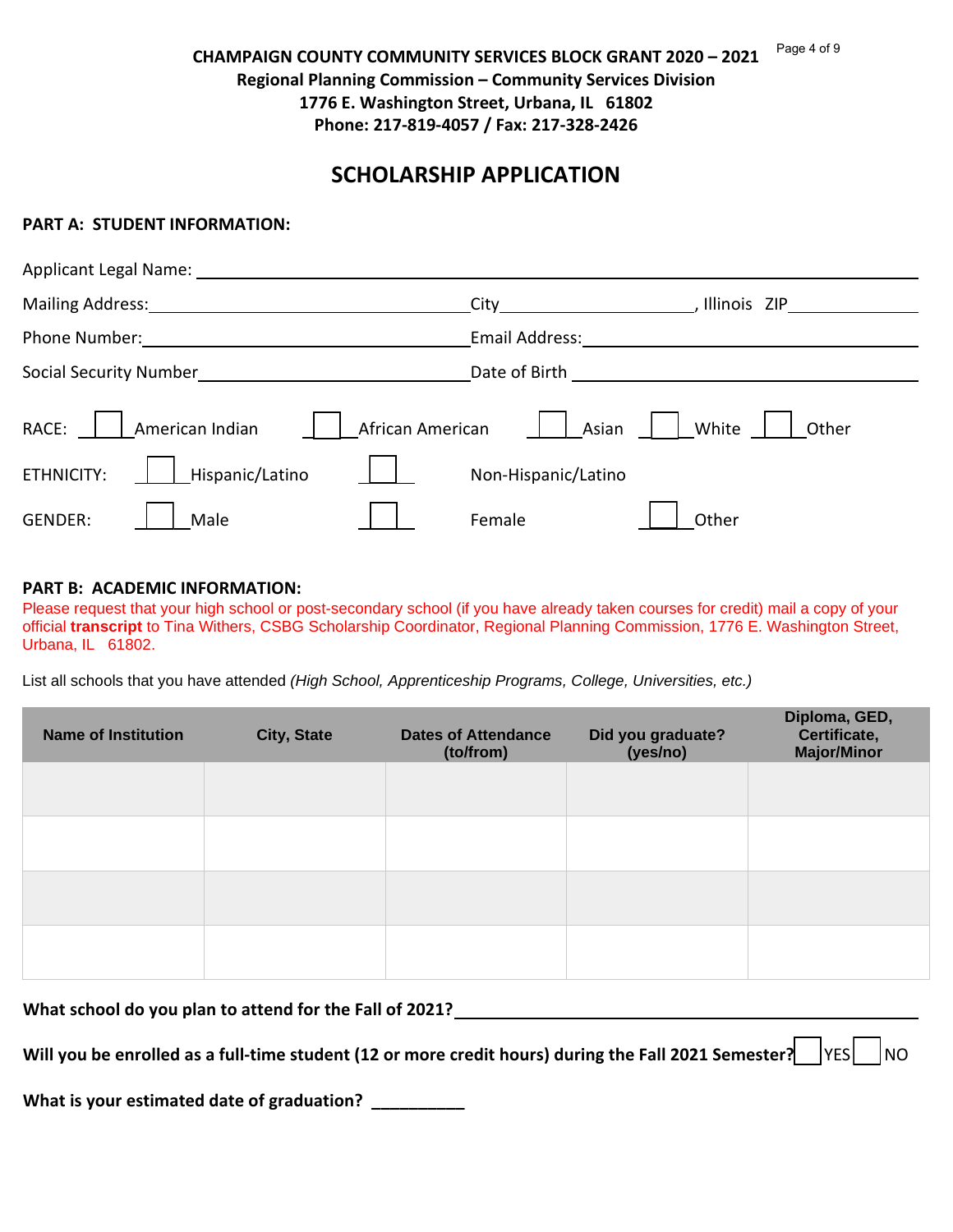#### **PART C: FAMILY BACKGROUND INFORMATION:**

| Page 5 of 9 |  |
|-------------|--|
|-------------|--|

| How long have you lived in Champaign County? _________ Years ________ Months                                                                                                                                                              |                                                                                                                                                                                                                                |
|-------------------------------------------------------------------------------------------------------------------------------------------------------------------------------------------------------------------------------------------|--------------------------------------------------------------------------------------------------------------------------------------------------------------------------------------------------------------------------------|
| Applicant's Marital Status?                                                                                                                                                                                                               |                                                                                                                                                                                                                                |
| Single     Married<br>Separated                                                                                                                                                                                                           | Divorced<br>Widowed                                                                                                                                                                                                            |
| If Married,                                                                                                                                                                                                                               |                                                                                                                                                                                                                                |
|                                                                                                                                                                                                                                           |                                                                                                                                                                                                                                |
|                                                                                                                                                                                                                                           |                                                                                                                                                                                                                                |
| Does one or more of the following contribute to your financial support? (list as many as apply)                                                                                                                                           |                                                                                                                                                                                                                                |
| Mother:                                                                                                                                                                                                                                   | Occupation: District Processors Control Control Control Control Control Control Control Control Control Control Control Control Control Control Control Control Control Control Control Control Control Control Control Contro |
| Name: Name and the state of the state of the state of the state of the state of the state of the state of the state of the state of the state of the state of the state of the state of the state of the state of the state of<br>Father: |                                                                                                                                                                                                                                |
| Guardian:                                                                                                                                                                                                                                 | Occupation: Decree Contract Contract Contract Contract Contract Contract Contract Contract Contract Contract Co                                                                                                                |
| Grandparent: Name:                                                                                                                                                                                                                        |                                                                                                                                                                                                                                |
| $\Box$ Independent – Student is financially independent from parents, guardians, and/or relatives                                                                                                                                         |                                                                                                                                                                                                                                |
| If you are about the dependent of our and one and other and one of dependent on opposite to be definite and and a below a different                                                                                                       |                                                                                                                                                                                                                                |

*If you marked Independent above and are not claimed as a dependent on anyone else's tax return, please skip to Applicant's Financial Information section below.*

## **PARENT'S MARITAL STATUS:**

| Single    Married    Separated    Divorced<br>Widowed                                           |
|-------------------------------------------------------------------------------------------------|
| Yes     No<br>Did your Parent(s)/Guardian, listed above, file as Head of Household?             |
| How many people live in your household?                                                         |
| Were you claimed as a dependent on this person's 2020 IRS Tax Return? $\ \cdot\ $ Yes<br>    No |
| If no, please explain:                                                                          |

## **PART D: APPLICANT'S FINANCIAL INFORMATION:**

- Please include a copy of your 2020 (if not yet filed, submit 2019) Federal Income Tax Return with this application.
- If you are a dependent, please include a copy of your parent's or guardian's 2020 (if not yet filed, submit 2019) Federal Income Tax Return.
- If you were not required to file Federal taxes, attach a letter explaining why you were not required and include documentation such as a GI Bill, SSI annual statement, or other proof of income.
- You must return your income documentation (tax forms or letter and supporting documentation) along with the Income Eligibility Affidavit (page 9 of the application).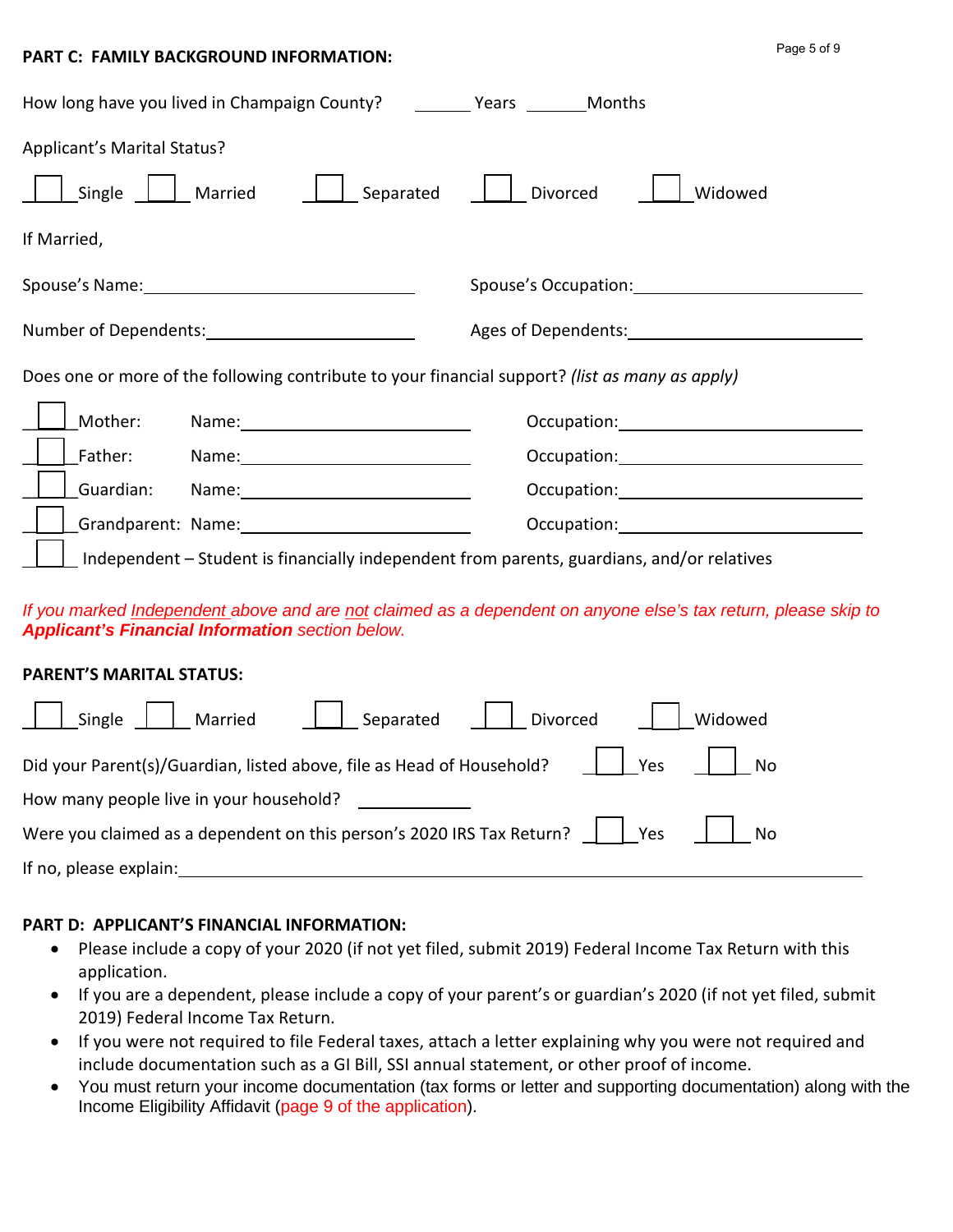#### **PART E: APPLICANT'S EDUCATIONAL FUNDING RESOURCES:**

Please list monetary awards and/or tuition scholarships you have applied for or have been awarded.

| <b>Name/Description</b>    | <b>Applied? Awarded?</b> | <b>Amount</b> |
|----------------------------|--------------------------|---------------|
|                            |                          |               |
| Pell Grant                 |                          |               |
|                            |                          |               |
| Illinois State Scholarship |                          |               |
|                            |                          |               |
|                            |                          |               |
|                            |                          |               |
|                            |                          |               |
|                            |                          |               |
|                            |                          |               |

### **PART F: EMPLOYMENT INFORMATION:**

I am not working at this time. If you checked this box, please go to **PART G: PERSONAL ESSAY**

| Employer:                                                                           |              | Supervisor:      |     |           |
|-------------------------------------------------------------------------------------|--------------|------------------|-----|-----------|
| Address:<br>Job Title:                                                              |              |                  |     |           |
| City, State, Zip                                                                    |              | Phone Number:    |     |           |
| Hours worked per week:                                                              | Hourly Wage: | Heath Insurance: | Yes | No        |
| Do you plan to continue working with this employer during the academic school year? |              |                  | Yes | <b>No</b> |

Excluding your current employer listed above, please list all jobs held during the past two years:

| <b>Employer/Address</b> | <b>Job Title</b> | <b>Dates of Employment</b> | <b>Hours/Week</b> |
|-------------------------|------------------|----------------------------|-------------------|
|                         |                  |                            |                   |
|                         |                  |                            |                   |
|                         |                  |                            |                   |
|                         |                  |                            |                   |
|                         |                  |                            |                   |
|                         |                  |                            |                   |
|                         |                  |                            |                   |
|                         |                  |                            |                   |
|                         |                  |                            |                   |
|                         |                  |                            |                   |
|                         |                  |                            |                   |
|                         |                  |                            |                   |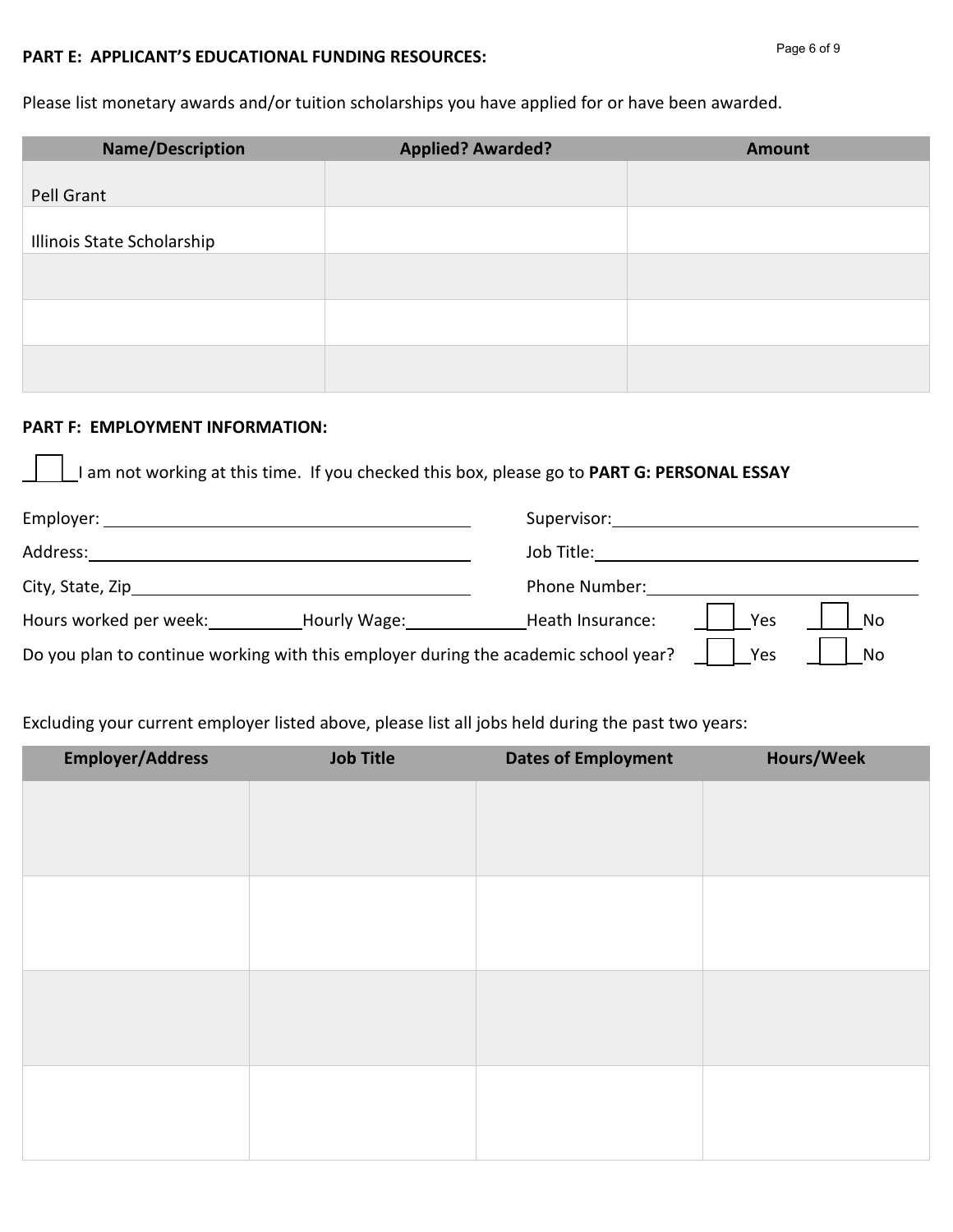## **In 300 words or less, prepare an essay addressing the following five areas. Be sure to use correct grammar, spelling, and punctuation. You may use the area below or attach your essay to your application packet.**

- 1. Describe the post-secondary course of study that you are pursing and the career/job that you hope to obtain.
- 2. Describe why you chose this career.
- 3. Describe volunteer opportunities, leadership, and or extracurricular activities in which you have participated.
- 4. Explain your personal achievement(s) that have made you proud.
- 5. Explain "why" receiving this award is so important to you.

Start Here: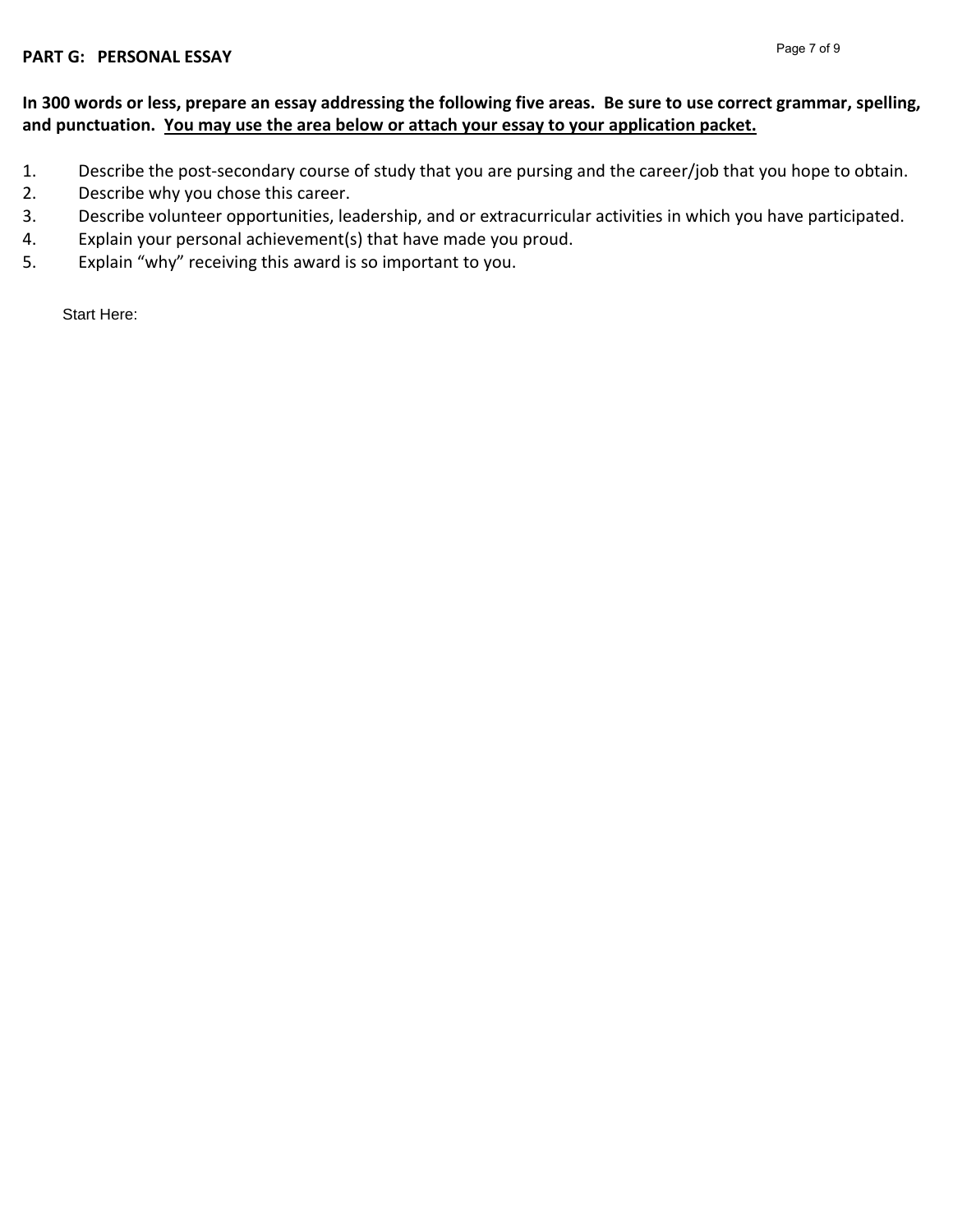Please include at least one but no more than three letters of recommendation from individuals who are not related to<br>you. (i.e.; teacher, clergy, supervisor, etc.) Attach these letters to your Application Packet. Attach these letters to your Application Packet.

#### **PART I: STATEMENT OF EDUCATIONAL PURPOSE**

The undersigned certifies and affirms that:

Funds received from the Champaign County Community Services Block Grant Scholarship Program will be solely used for expenses incurred at an Illinois school related to the pursuit of an institution-defined full course of post-secondary study leading to a career field. I understand that I am responsible for repaying any funds that I receive which cannot reasonably be attributed to assist in meeting my educational expenses related to attendance at the institution.

To the best of my knowledge, I have provided Champaign County with complete and accurate information on this application concerning all other financial assistance I have received. I agree to report promptly the receipt of other awards or changes in my financial status. I understand that if I fail to provide complete information, all or part of my financial assistance from the Champaign County Regional Planning Commission may be withdrawn, and I may be required to repay all or part of the money I have received from Champaign County.

I understand that confidential information will be maintained in locked file cabinets and / or password protected databases that may be shared with funding sources.

If awarded a scholarship, I understand that names of scholarship recipients will be released to area media.

If awarded a scholarship, I understand that I will receive case management services from the Regional Planning Commission.

I give my permission for educational institutions to release my academic and financial records to Champaign County Regional Planning Commission in consideration of receiving and continuing financial assistance.

I understand that questions, comments, concerns and appeals should be directed to the CSBG Scholarship Coordinator at the Champaign County Regional Planning Commission.

I declare under penalty of perjury that the foregoing is true and correct.

*Signature of Applicant Date*

*Funding for this program is made available through the Illinois Department of Commerce and Community Affairs.*